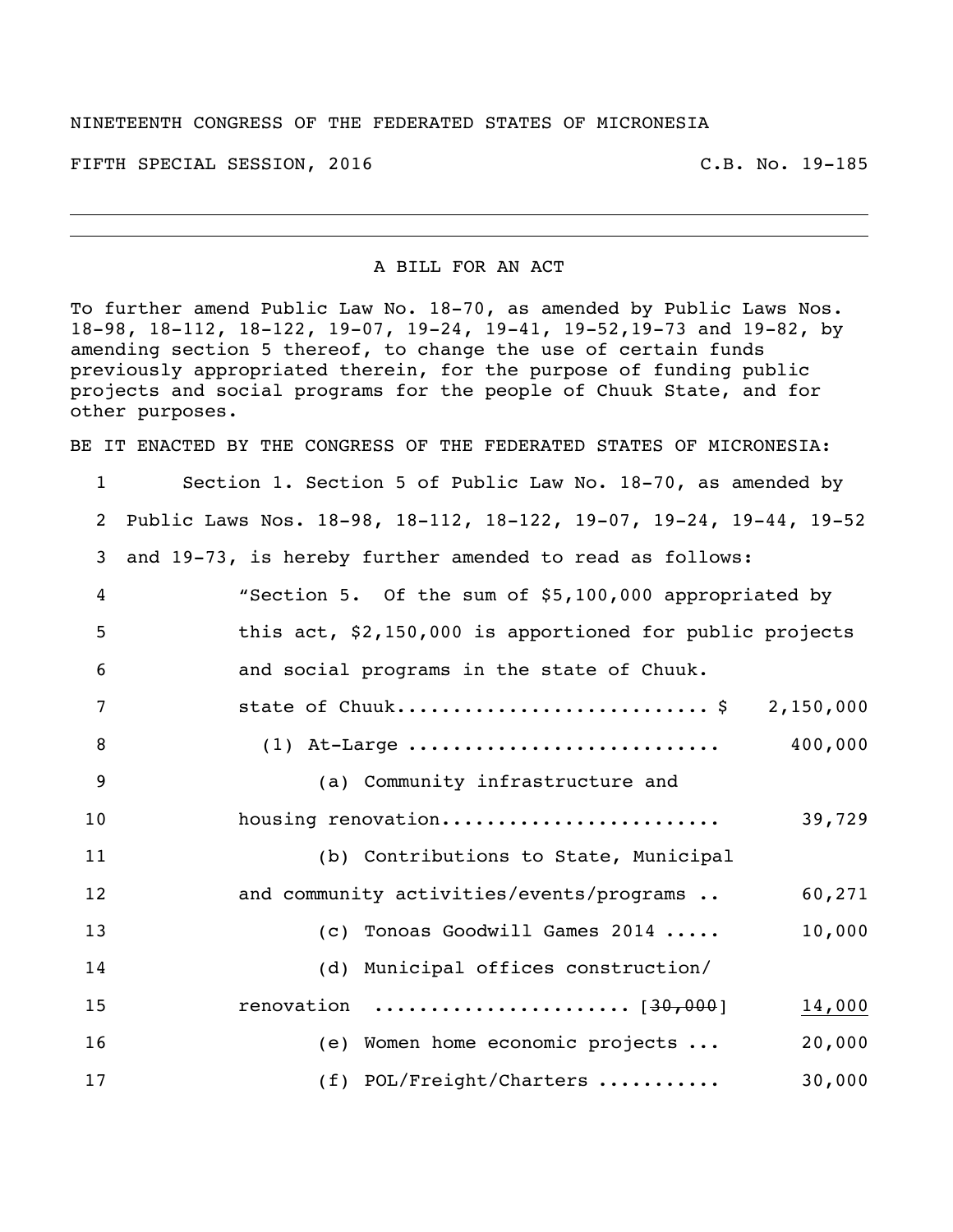J.

| $\mathbf{1}$ | (g) Allottee's administrative            |         |
|--------------|------------------------------------------|---------|
| 2            | support services\$                       | 35,000  |
| 3            | (h) Fishing projects $[45,000]$          | 55,000  |
| 4            | (i) Leadership/patients/students         |         |
| 5            |                                          | 44,000  |
| 6            | (j) Youth activities/programs/           |         |
| 7            | equipment                                | 15,000  |
| 8            | (k) Students' financial assistance.      | 15,000  |
| 9            | (1) Mortlock Goodwill Games 2014         | 5,000   |
| 10           | (m) 2014 Weno Goodwill Games obligations | 7,000   |
| 11           | (n) Land transportation                  | 40,000  |
| 12           | (o) Weno Municipal official travel.      | 10,000  |
| 13           | (2) Election District No. 1              | 350,000 |
| 14           | (a) Lien Pwikial, Lien Pwakii,           |         |
| 15           | Nomeisepi and Kilo I subsidy             | 40,000  |
| 16           | (b) Cooperative Associations,            |         |
| 17           | Non-governmental organizations           |         |
| 18           | contributions and subsidy                | 45,000  |
| 19           | (c) Mortlock leadership subsidy          | 25,000  |
| 20           | (d) Home, housing and multipurpose       |         |
| 21           | building improvement and renovation      | 100,000 |
| 22           | (e) Students financial assistance        | 20,000  |
| 23           | (f) Food security, relief and            |         |
| 24           | poverty alleviation project programs     | 50,000  |
| 25           | (g) Mortlocks Goodwill Games and         |         |

 $2 \times 2 \times 6$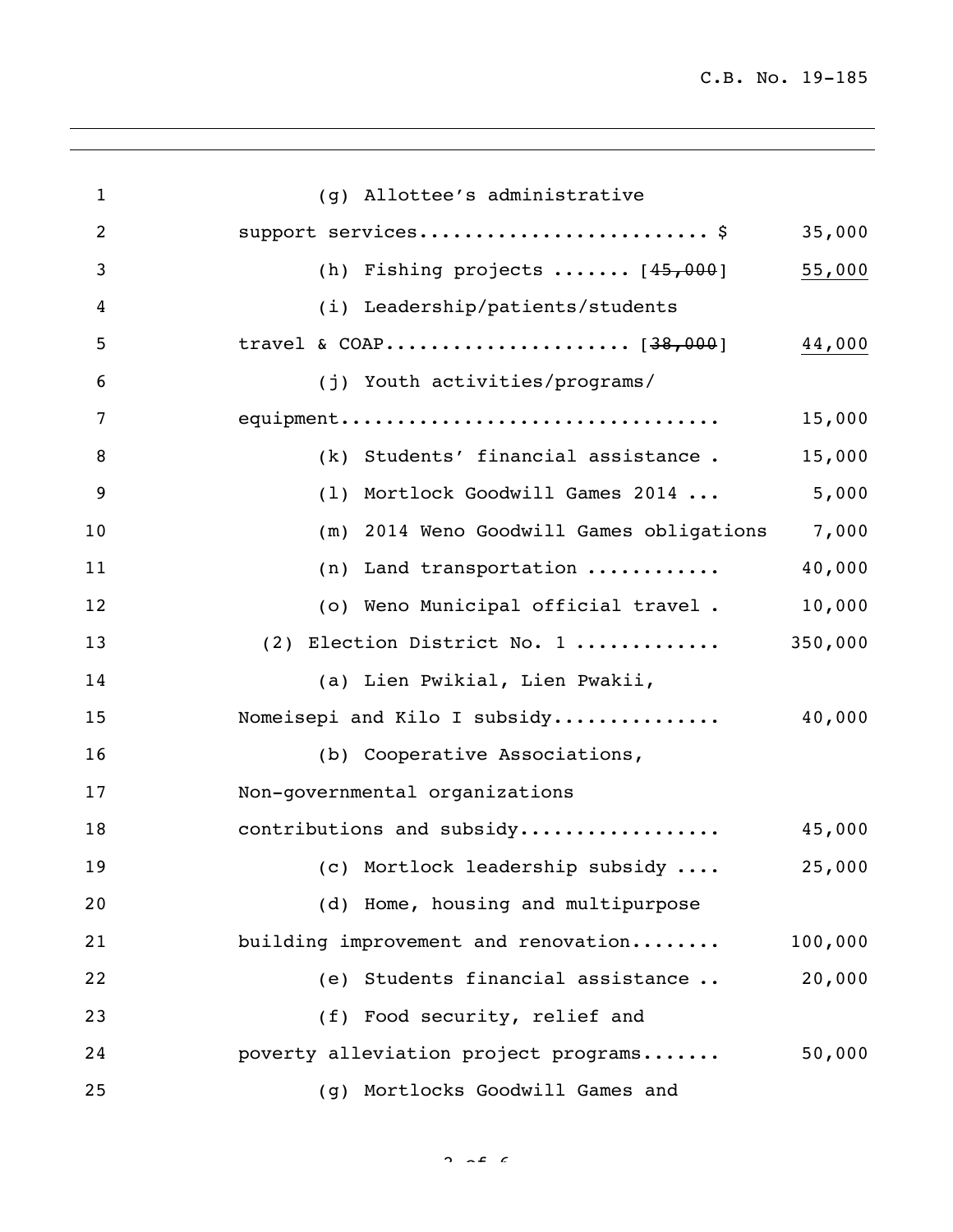J.

| $\mathbf{1}$   | Mortlocks substate center projects \$ | 25,000  |
|----------------|---------------------------------------|---------|
| $\overline{2}$ | $(h)$ MIDA                            | 25,000  |
| 3              | (i) Repatriation of remains/          |         |
| 4              | medical referral                      | 10,000  |
| 5              | (j) Mortlocks Mayors Association      | 10,000  |
| 6              | (3) Election District No. 2           | 350,000 |
| 7              | (a) Housing and Community Hall        |         |
| 8              | rehabilitation                        | 50,000  |
| 9              | (b) Fishing projects                  | 30,000  |
| 10             | (c) Students' financial assistance.   | 20,000  |
| 11             | (d) Food Security                     | 30,000  |
| 12             | (e) Administrative cost/office rental |         |
| 13             | for Election District No. 2           | 20,000  |
| 14             | (f) Office of the Governor subsidy.   | 10,000  |
| 15             | Municipal subsidy<br>(q)              | 34,000  |
| 16             | Public markets renovation<br>(h)      | $-0-$   |
| 17             | (i) Human repatriation                | 10,000  |
| 18             | (j) Water system projects             | 5,000   |
| 19             | (k) Road improvement/heavy            |         |
| 20             | equipment purchase                    | 70,000  |
| 21             | (1) Land transportation need          | 30,000  |
| 22             | Weno election subsidy<br>(m)          | 7,000   |
| 23             | (n) Chuuk Women Council               | 5,000   |
| 24             | (o) Leadership/patients/students      |         |
| 25             | travel need                           | 19,000  |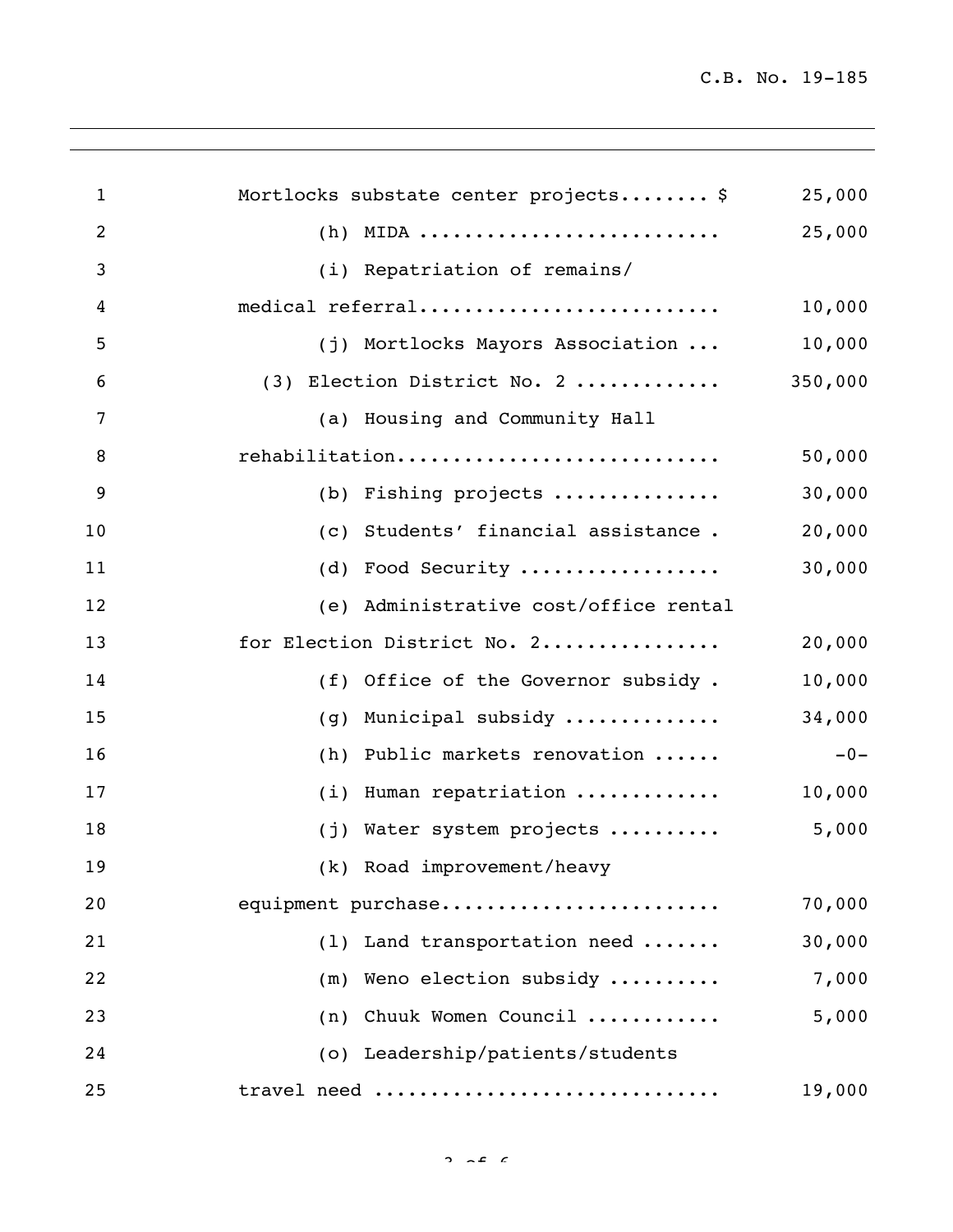J.

| $\mathbf{1}$   | (p) Youth activities/program  \$          | 10,000  |
|----------------|-------------------------------------------|---------|
| $\overline{2}$ | $(4)$ Election District No. 3  350,000    |         |
| 3              | (a) Food Security, relief and             |         |
| 4              | poverty alleviation program               | 50,000  |
| 5              | (b) Fishing Project                       | 100,000 |
| 6              | (c) Municipal subsidy                     | 50,000  |
| 7              | (d) Leadership travel (Traditional,       |         |
| 8              | Local and State and National Governments) | 30,000  |
| 9              | (e) Human repatriation                    | 10,000  |
| 10             | (f) Alternative energy and/or             |         |
| 11             | solar project                             | 10,000  |
| 12             | (g) Individual housing repair/            |         |
| 13             | improvement after the aftermath of        |         |
| 14             | Typhoon Maysak                            | 50,000  |
| 15             | (h) Purchase of vehicle for Election      |         |
| 16             | District No. 3                            | 20,000  |
| 17             | (i) Constituents outreach and             |         |
| 18             | advocacy program                          | 20,000  |
| 19             | (j) Administrative support service        |         |
| 20             | for SNDA                                  | 10,000  |
| 21             | (5) Election District No. 4               | 350,000 |
| 22             | (a) Fishing Project subsidy               | 60,000  |
| 23             | (b) Low Income Housing subsidy            | 40,000  |
| 24             | (c) Humanitarian assistance subsidy       | 50,000  |
| 25             | (d) Youth activities and programs subsidy | 30,000  |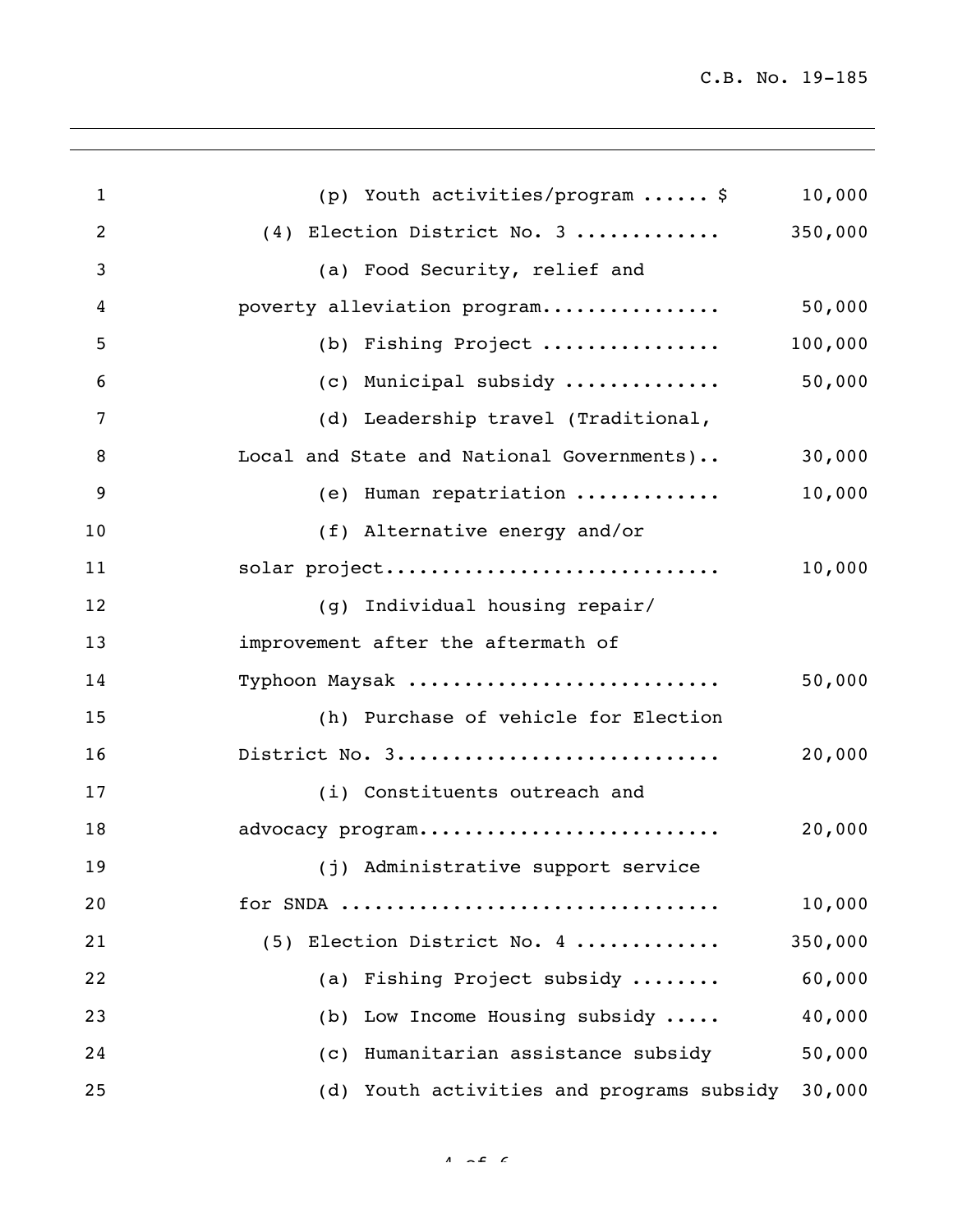C.B. No. 19-185

| $\mathbf{1}$   | (e) Medical referral and repatriation          |
|----------------|------------------------------------------------|
| $\overline{2}$ | of human remains subsidy \$<br>20,000          |
| 3              | (f) Administrative cost for Faichuk            |
| 4              | Development Authority<br>20,000                |
| 5              | 10,000<br>(g) Fishing markets subsidy          |
| 6              | (h) Sewing Project subsidy<br>20,000           |
| 7              | (i) Municipal governments subsidy<br>80,000    |
| 8              | (j) Students financial assistance<br>20,000    |
| 9              | $(6)$ Election District No. 5<br>350,000       |
| 10             | (a) Municipal governments' subsidy.<br>151,333 |
| 11             | (b) Low income housing renovation,             |
| 12             | water well project and purchase of water       |
| 13             | $-0-$<br>well pumps                            |
| 14             | (c) Northwest Social and Development           |
| 15             | activities/ operation/projects<br>$-0-$        |
| 16             | (d) Post Secondary financial grants            |
| 17             | for school year 2015 and 2016<br>10,000        |
| 18             | (e) Contractual services for                   |
| 19             | 30,000<br>Northwest schools                    |
| 20             | (f) Saramen Chuuk Academy                      |
| 21             | high school subsidy<br>25,000                  |
| 22             | Houk youth activities<br>$-0-$<br>(q)          |
| 23             | Tamatam Women Store<br>$-0-$<br>(h)            |
| 24             | (i) Prior obligation for boat charters         |
| 25             | travel needs for support staff<br>$-0-$        |